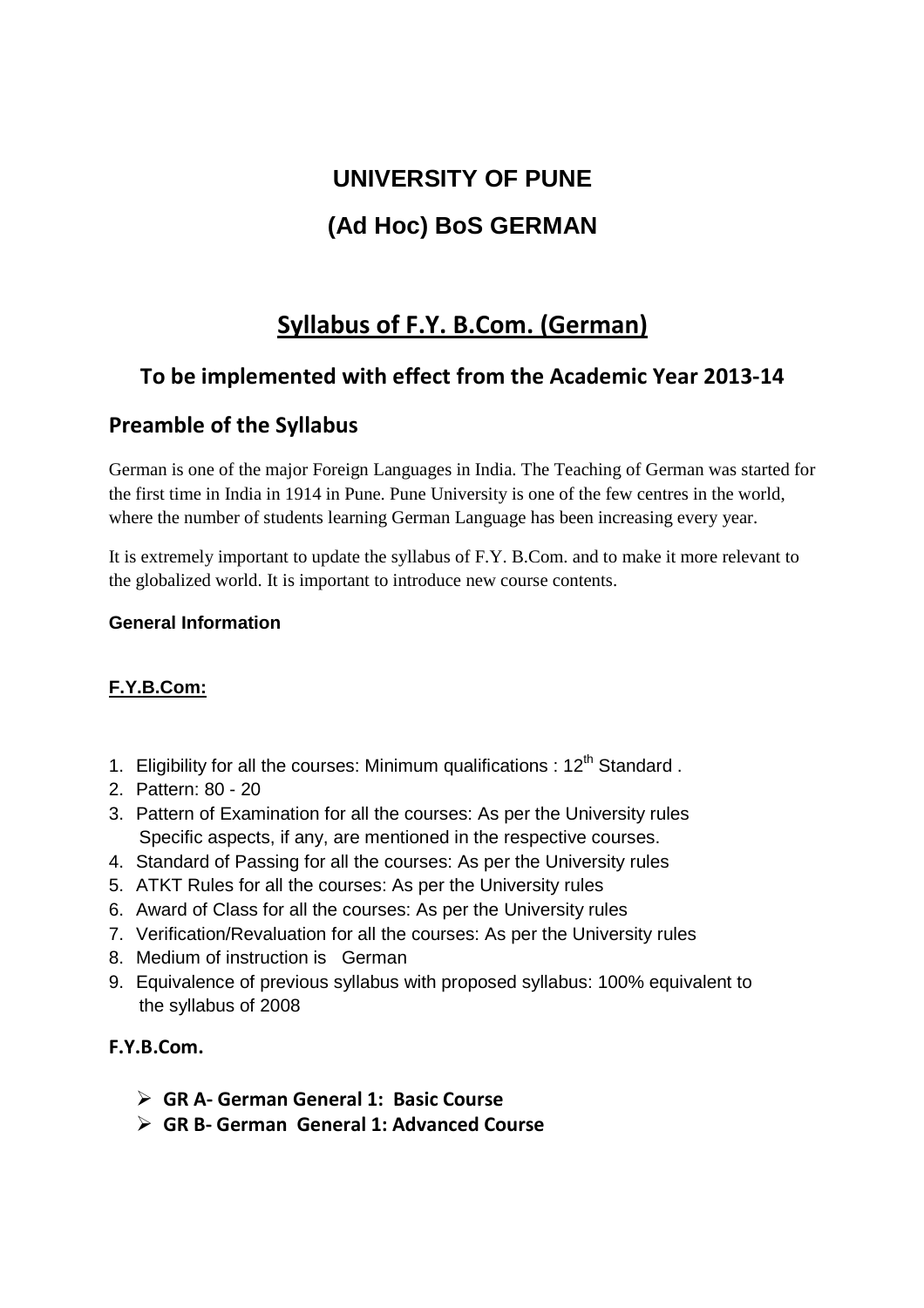## **F.Y.B.Com.**

#### **GR A- German General 1: Basic Course**

#### **Objectives:**

This basic language course is designed for the F.Y.B.A. students without any prior knowledge of German. It focuses on basic grammar, vocabulary of around 2500 words, basic reading, writing, speaking and listening skills. This will enable the Students to communicate in simple German in basic day- to- day communication.

#### **Course Content:**

-Prescribed Textbook : Lagune 1(chapter 1 to chapter 6) + Lagune 2(chapter 1) Total 7 chapters -Basic grammar and vocabulary (around 2500) covered in the Textbook

#### **Exam Pattern:**

| <b>Division of Marks</b><br>for Term end Examination: | <b>Total Marks: 60</b> |
|-------------------------------------------------------|------------------------|
| Written examination                                   | 50                     |
| Dictation:                                            | 10                     |
| <b>Division of Marks</b><br>for Annual Examination:   | <b>Total Marks: 80</b> |
| Written examination                                   | 60                     |
| listening Comprehension                               | 10                     |
| rals                                                  |                        |